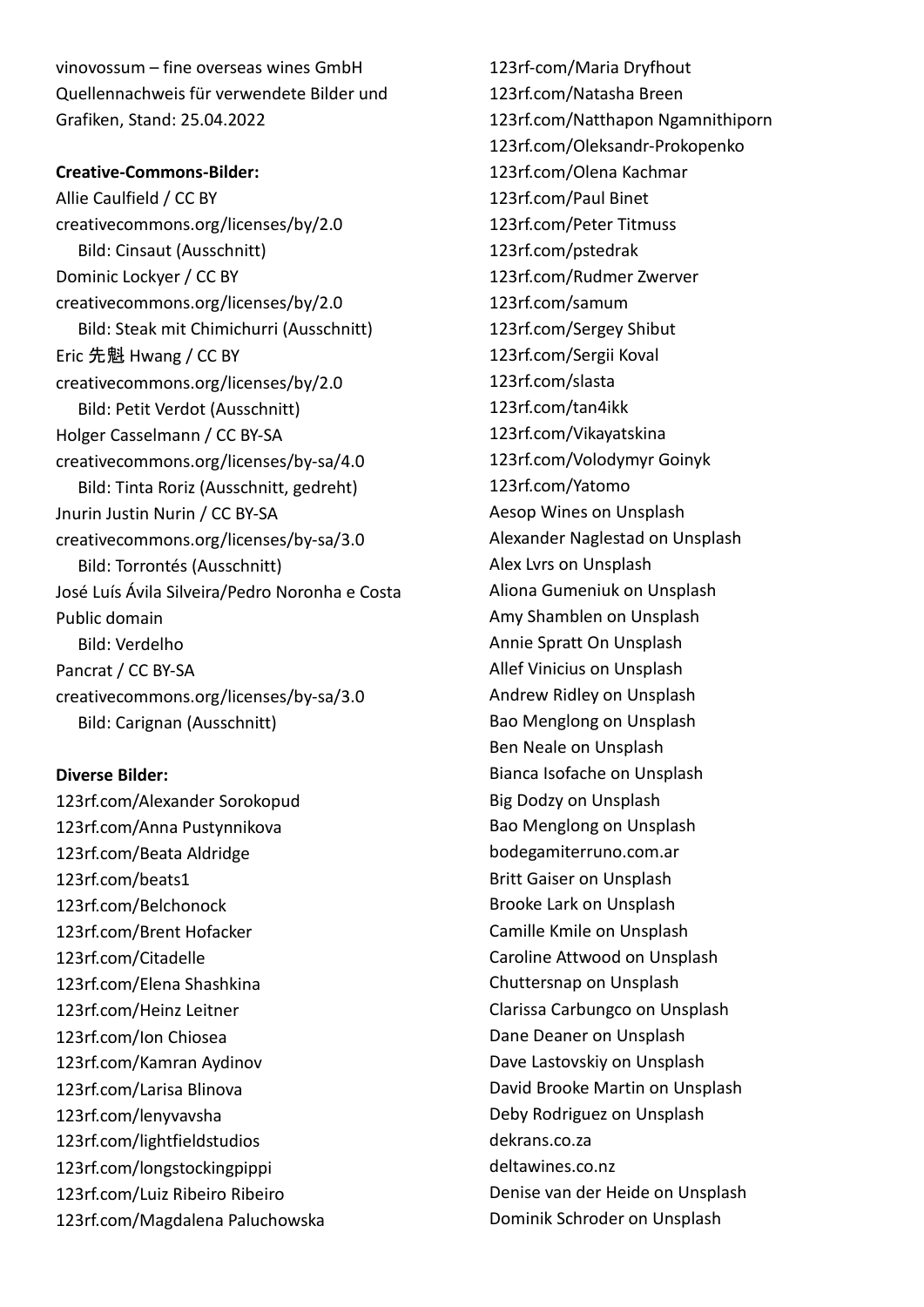Drew Farwell on Unsplash duvon.co.za eat-and-style.de Elli O on Unsplash Eiliv Sonas Aceron on Unsplash elcaprichowinery.com Elena Mozhvilo on Unsplash Emerson Vieiras on Unsplash Engin Akyurt on Unsplash ernstgouws.co.za familiamayol.com fein-events.de finesse-lifestyle.de Francesco Ungaro on Unsplash Fran Hogan on Unsplash Frank Vessia on Unsplash freestocks-org on Unsplash Garrett Bear on Unsplash Gary Bendig on Unsplash Gaston Roulstone on Unsplash ghw.golf golfundhotel.com Gonzalo Guzman Flores on Unsplash google.de/maps Gregor Moser on Unsplash guiadescorchados.cl Guille Pozzi on Unsplash Harshil Gudka on Unsplash Heme Photos on Unsplash Henry Fournier on Unsplash Hoan Vo on Unsplash ilsevandermerwe.co.za ipw.co.za iStock.com/123foto iStock.com/5PH iStock.com/alexeys iStock.com/ALittaM iStock.com/Alkalyne iStock.com/ampueroleonardo iStock.com/ANNECORDON iStock.com/Arndt Vladimir iStock.com/audreynoltepainter iStock.com/BDMcIntosh iStock.com/bhofack2 iStock.com/Björn-Bakstad

iStock.com/bluebeat76 iStock.com/camaralenta iStock.com/CarlaMc iStock.com/CasarsaGuru iStock.com/cliffwass iStock.com/CreativeNature\_nl iStock.com/darioracane iStock.com/dmathies iStock.com/EAQ iStock.com/elkor iStock.com/fernandogarciaesteban iStock.com/filadendron iStock.com/FionaAyerst iStock.com/Ftiare iStock.com/gilaxia iStock.com/ico\_k-pax iStock.com/igorr1 iStock.com/James Brey iStock.com/JMichl iStock.com/jon11 iStock.com/jorgegonzalez iStock.com/jovanmandic iStock.com/karelnoppe iStock.com/laughinmango iStock.com/LazingBee iStock.com/Maksym-Kaharlytskyi iStock.com/MarkSwallow iStock.com/masafarnorth iStock.com/mikedabell iStock.com/millan iStock.com/NightAndDayImages iStock.com/PatrikStedrak iStock.com/Ralf Geithe iStock.com/RapidEye iStock.com/Renato\_Pessanha iStock.com/SimonSkafar iStock.com/Sohadiszno iStock.com/SolStock iStock.com/stocknshares iStock.com/TatianaAverina iStock.com/Vladimir Arndt iStock.com/wildacad iStock.com/yuri-arcurs Jakob Owens on Unsplash Ja Ma on Unsplash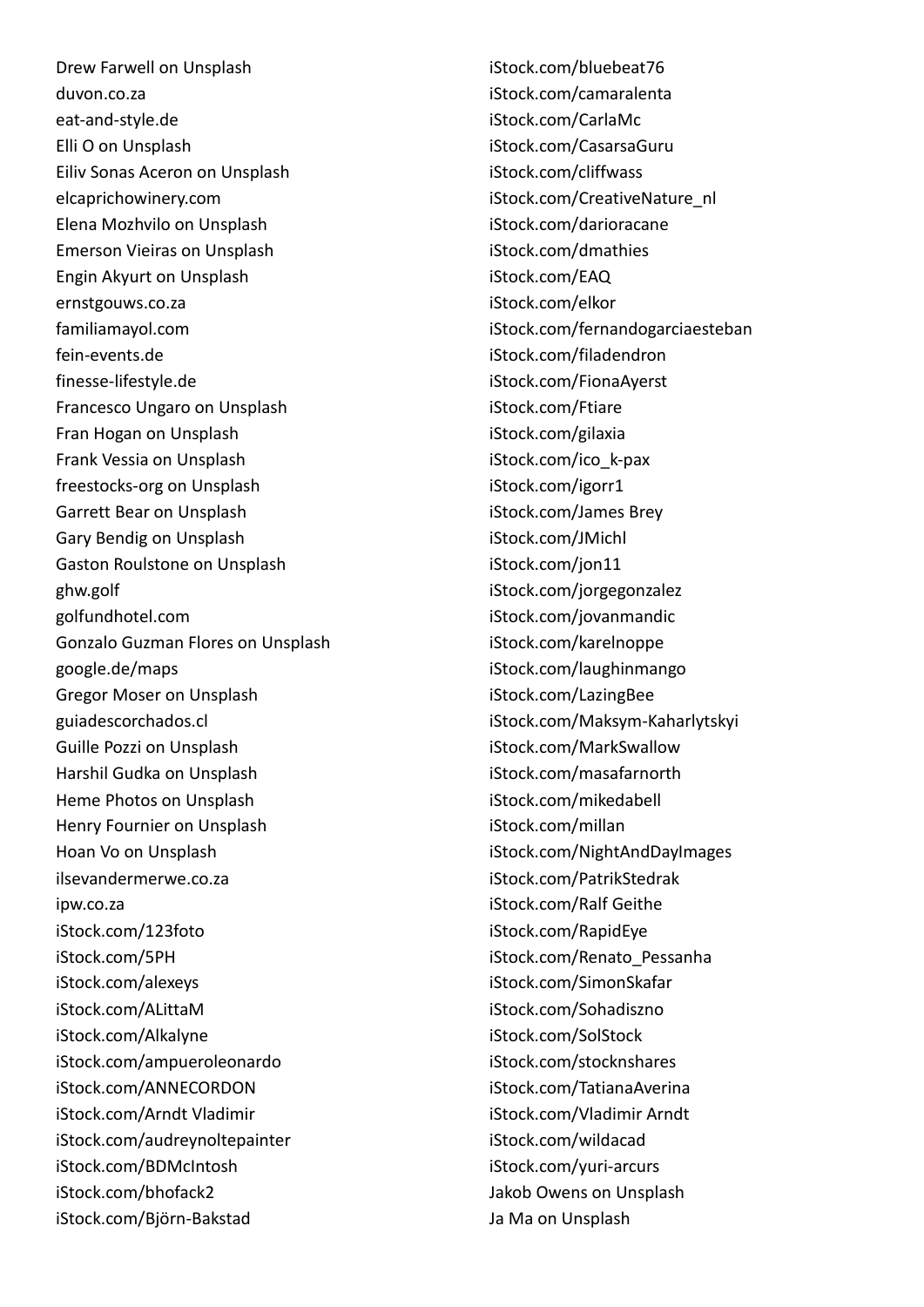Jason Tuinstra on Unsplash Joanna Kosinska on Unsplash Johannes Plenio on Unsplash Jennifer Pallian on Unsplash Jez Timms on Unsplash Jodie Morgan on Unsplash Joey Nicotra on Unsplash John Canelis on Unsplash Jose Ignacio Pompe on Unsplash Joshua Chun on Unsplash Justin Aikin on Unsplash karimmussi.com Kelsey Chance on Unsplash Kelsey Knight on Unsplash Khloe Arledge on Unsplash Kira auf der Heide on Unsplash Kurt Cotoaga on Unsplash Larry Li on Unsplash Lee Myungseong on Unsplash Lefteris Kallergis on Unsplash lesueurwines.co.za Lodewijk Hertog on Unsplash Louis Hansel on Unsplash Luca Upper on Unsplash Maarten van de Heuvel on Unsplash Mae Mu on Unsplash Maja Petric on Unsplash Markus Winkler on Unsplash Mary Copley on Unsplash matadors-bbq.de Matthieu Joannon on Unsplash Max Panama on Unsplash meininger.de meerendal.co.za messe-speisundtrank.de Michael Browning on Unsplash Mpho Mojapelo on Unsplash Myriam Zilles on Unsplash Nacho Dominguez Argenta on Unsplash Nadiya Ploschenko on Unsplash Norman Tsui on Unsplash Olayinka Babalola on Unsplash Osman Rana on Unsplash Ozgurdonmaz on Unsplash Paul Earle on Unsplash

paulrenemcc.co.za Patrick Browne on Unsplash © Peter Gebhard: Chile 3 Gauchos pexels.com/Cottonbro pexels.com/Danielle Reese pexels.com/Elina Ssazonova Pinar Kucuk on Unsplash pixabay.com/ctwtn pixabay.com/danymena88 pizzornowines.com Pooja Chaudhary on Unsplash Pranjal Kedaron on Unsplash psgarcia.cl Raj Eiamworakul on Unsplash Rawpixel on Unsplash Ray Reyes on Unsplash Rebecca Orlov on Unsplash Rithika Gopalakrishnan on Unsplash Roberto Nickson on Unsplash robertparker.com Rob Laughter on Unsplash Saman Taheri on Unsplash Scott Warman on Unsplash Seth Doyle on Unsplash Sharon Pittaway on Unsplash shop.suedafrika-wein.de shutterstock.com/DronG shutterstock.com/Marco Mayer shutterstock.com/Marcos Castillo shutterstock.com/Natthapol Siridech shutterstock.com/Pixel-Shot shutterstock/stockcreations Simon Schmitt on Unsplash Stefan Johnson on Unsplash Stephan Louis on Unsplash Stephanie Mc Cabe on Unsplash Steven Bennet on Unsplash stock.adobe.com/andrewhagen stock.adobe.com/jesus stock.adobe.com/mark stock.adobe.com/orange-tree stock.adobe.com/Shch stock.adobe.com/teddyh stocksy.com/Addie Mannan stocksy.com/Jayme Burrows